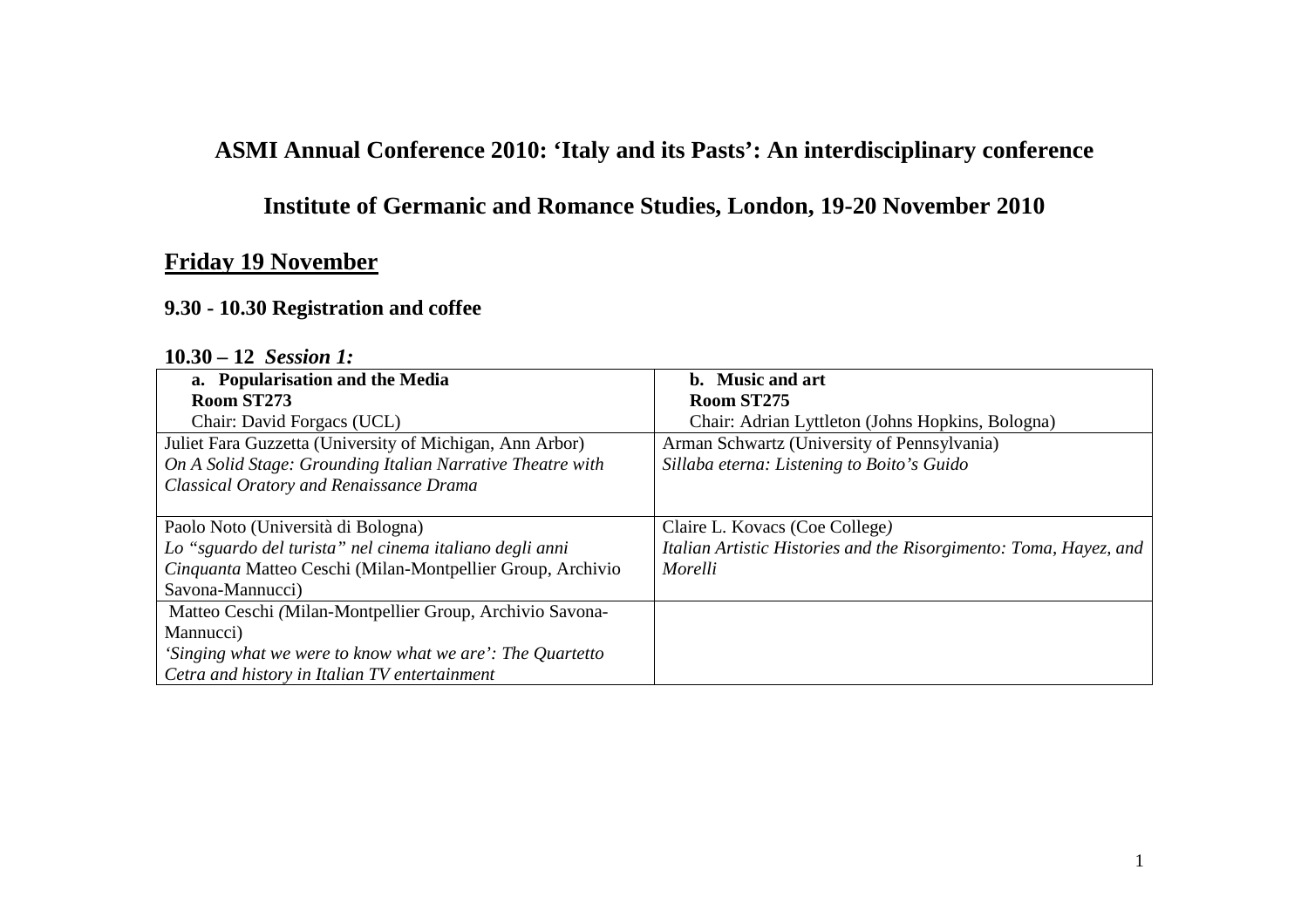#### **12 - 1 Keynote talk - Room G22/26, Ground Floor**

David Laven (University of Manchester)

 *'Chi non portar armi in mano, porti catene, e stia zitto': Machiavelli, Italy's failed military tradition, and the writing of history in the Risorgimento era*Chair: Martin Brown (University of Staffordshire)

### **1 - 2 Lunch**

| a. Death and Memory                        | b. The Past and the Orient                     | c. Archaeology and the past               |
|--------------------------------------------|------------------------------------------------|-------------------------------------------|
| Room ST273                                 | Room ST274                                     | Room ST275                                |
| Chair: Martin Brown (Staffordshire)        | Chair: Alessandro Pes (Cagliari)               | Chair: Paola Filippucci (Cambridge)       |
| Anne O'Connor (NUI Galway)                 | Nir Arielli (University of Leeds)              | Simon Stoddart and Claudio Corsi          |
| Monuments and memory in nineteenth-        | The attractions of Italy's Oriental past in    | (University of Cambridge)                 |
| century Florence                           | theory and in practice                         | The Etruscans and the construction of     |
|                                            |                                                | history                                   |
| Hannah Malone (University of Cambridge)    | Fabrizio De Donno (Royal Holloway)             | Massimo Tarantini (Universita' di Siena)  |
| Nineteenth-century Italian cemeteries: The | Italian orientalism: India, historicity and    | Inventare la preistoria della nazione     |
| construction of memory                     | nationhood                                     | $(1860 - 1943)$                           |
| Cindy Brown (University of Western)        | <b>Charles Burdett (University of Bristol)</b> | F.M. Cifarelli and F. Colaiacomo (Museo   |
| Ontario, Canada)                           | Contemporary representations of the            | Archeologico Comunale di Segni)           |
| Remembering Italy's Second World Wars:     | history of Italy's relations with the Islamic  | Dalla ricerca archeologica alla coscienza |
| The museums and memorials of Monte         | world                                          | di una comunità: il caso del Museo        |
| Sole, Cassino and San Pietro               |                                                | Archeologico Comunale di Segni            |

**3.30 - 3.45 Tea**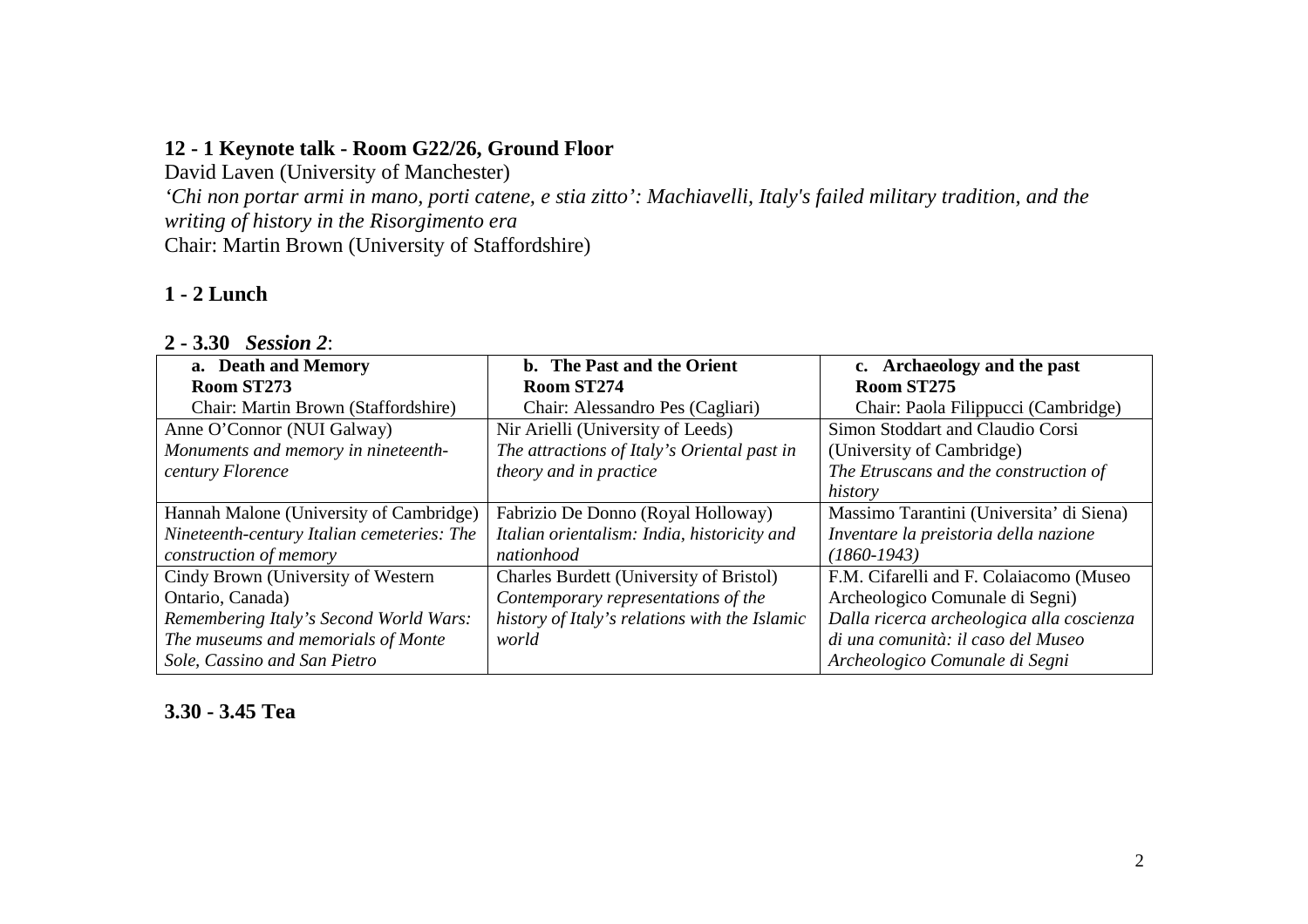**3.45 – 5.15** *Session 3***:** 

| a. Fascist Heritage                                               | <b>b.</b> The Greek Past                                               |  |
|-------------------------------------------------------------------|------------------------------------------------------------------------|--|
| Room ST273                                                        | Room ST275                                                             |  |
| Chair: John Foot (UCL)                                            | Chair: Paola Filippucci (Cambridge)                                    |  |
| Virginia<br>West<br>Joshua Arthurs<br>(Department of<br>History,  | Maria Toscano (Università degli Studi di Napoli 'Federico II')         |  |
| University)                                                       | Vestiges of Time Antiquarianism and History between national           |  |
| 'Presente!' Iconoclasm, Preservation and the Afterlife of Fascist | <i>identity and local specificities at the end of the 18th century</i> |  |
| Monuments since 1943                                              |                                                                        |  |
| David Atkinson (University of Hull) Remembering and               | Giovanna Ceserani (Stanford University) A Greek past in Italian        |  |
| rebuilding Italy's Nazi death camp: The Risiera di San Sabba in   | modernity: Magna Graecia from Vincenzo Cuoco to Ettore Pais            |  |
| <b>Trieste</b>                                                    |                                                                        |  |
| Sofia Serenelli (University of Reading)                           | John Robb (University of Cambridge) The Lure of the Greek:             |  |
| 'I can't step on the stairs of his house again!': Fascist         | Archaeology, language and politics in the 'zona ellenofona' of         |  |
| monuments, use of pasts and legacies in memory in the case of     | Calabria                                                               |  |
| Predappio, 1925-2010                                              |                                                                        |  |

# **5.15 Presentation of ASMI Graduate Essay Prize for 2010 – Room G22/26, Ground Floor**

#### **5.20 -6.20 Keynote talk – Room G22/26, Ground Floor**

Mary Beard (University of Cambridge) *Recreating Pompeii* Chair: Melissa Calaresu (Cambridge)

#### **6.30 – 7.15 ASMI Annual General Meeting**

**7.45 pm Conference Dinner – Rasa Maricham Restaurant, Holiday Inn Hotel, 1 King's Cross Road, 1 Kings Cross Road, London WC1X 9HX, Tel: +44 (0)20 7833 9787**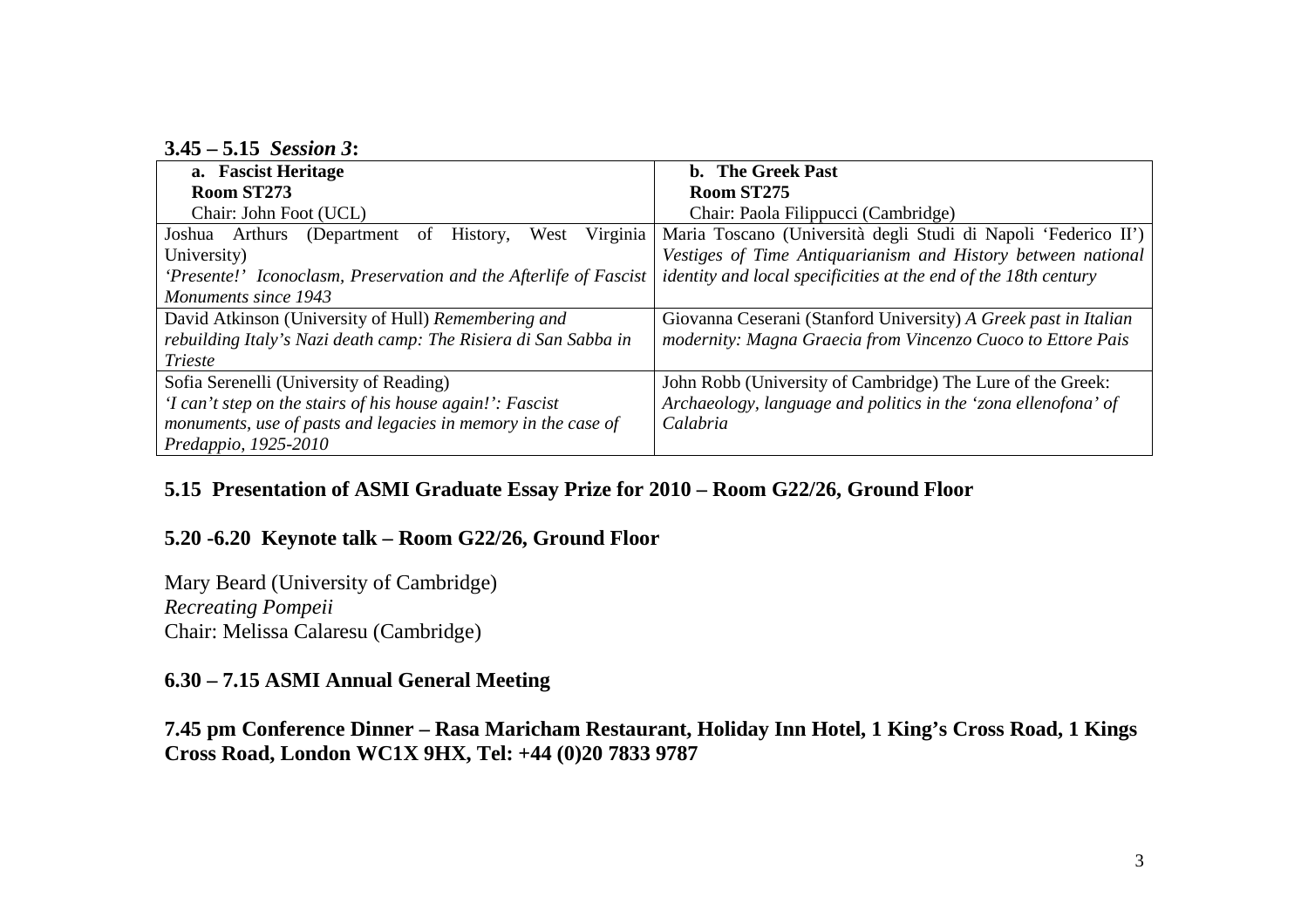#### **Saturday 20 November 2010**

#### **10 – 11.30** *Session 4***:**

| a. The Past in the Fascist Era<br>Room ST273 | b. 'Great men' and Monuments<br>Room ST274 | c. Politics and the Past in the $20th$ c.<br><b>Room ST 275</b> |
|----------------------------------------------|--------------------------------------------|-----------------------------------------------------------------|
| Chair: Phil Cooke (Strathclyde)              | Chair: Marcella Sutcliffe (Newcastle)      | Chair: Paola Filippucci (Cambridge)                             |
| Alessandro Pes (Università di Cagliari)      | Maria Sophia Quine (University of East     | Erica J. Mannucci (University of Milano-                        |
| Ritorno al passato. Il mito dell'antica      | Anglia) Skulls, bones, and the making of   | Bicocca)                                                        |
| Roma nel discorso coloniale fascista         | science and nation in Italy                | Conflicting memories and historical                             |
|                                              |                                            | consciousness: The national school                              |
|                                              |                                            | curricula and their stakes in contemporary                      |
|                                              |                                            | Italy                                                           |
| Matthias Roick (University of Göttingen)     | Oliver Logan (University of East Anglia)   | Gianluca Raccagni (University of                                |
| Italian Renaissance vs. Germanic culture:    | The Venetian interdict of 1606 and Fra     | Edinburgh)                                                      |
| Ernesto Grassi's uses of the past            | Paolo Sarpi: The mythology                 | An intense political use of Italy's pasts:                      |
|                                              |                                            | References to ancient, medieval and                             |
|                                              |                                            | modern history in the electoral symbols                         |
|                                              |                                            | and flags of the Northern League                                |
| Luca Tedesco (Università di Roma Tre)        | Harald Hendrix (University of Utrecht)     | Nicholas Dines (Università Roma Tre)                            |
| Uso politico della storia e invenzione del   | Integrating heritage and leisure culture:  | Harnessing the past, reframing divisions:                       |
| passato: la lettura etico-religiosa della    | The cult of 'uomini illustri' and Italian  | Critical reflections on the privileged                          |
| Resistenza                                   | <i>public</i> space                        | position of heritage in contemporary                            |
|                                              |                                            | Neapolitan politics                                             |

#### **11.30 - 12 Coffee**

#### **12 - 1 Keynote talk – Room G22/26, Ground Floor**

 Massimo Montanari (Università di Bologna) *History for marketing: 'Medieval' food for modern times*  Chair: John Dickie (UCL)